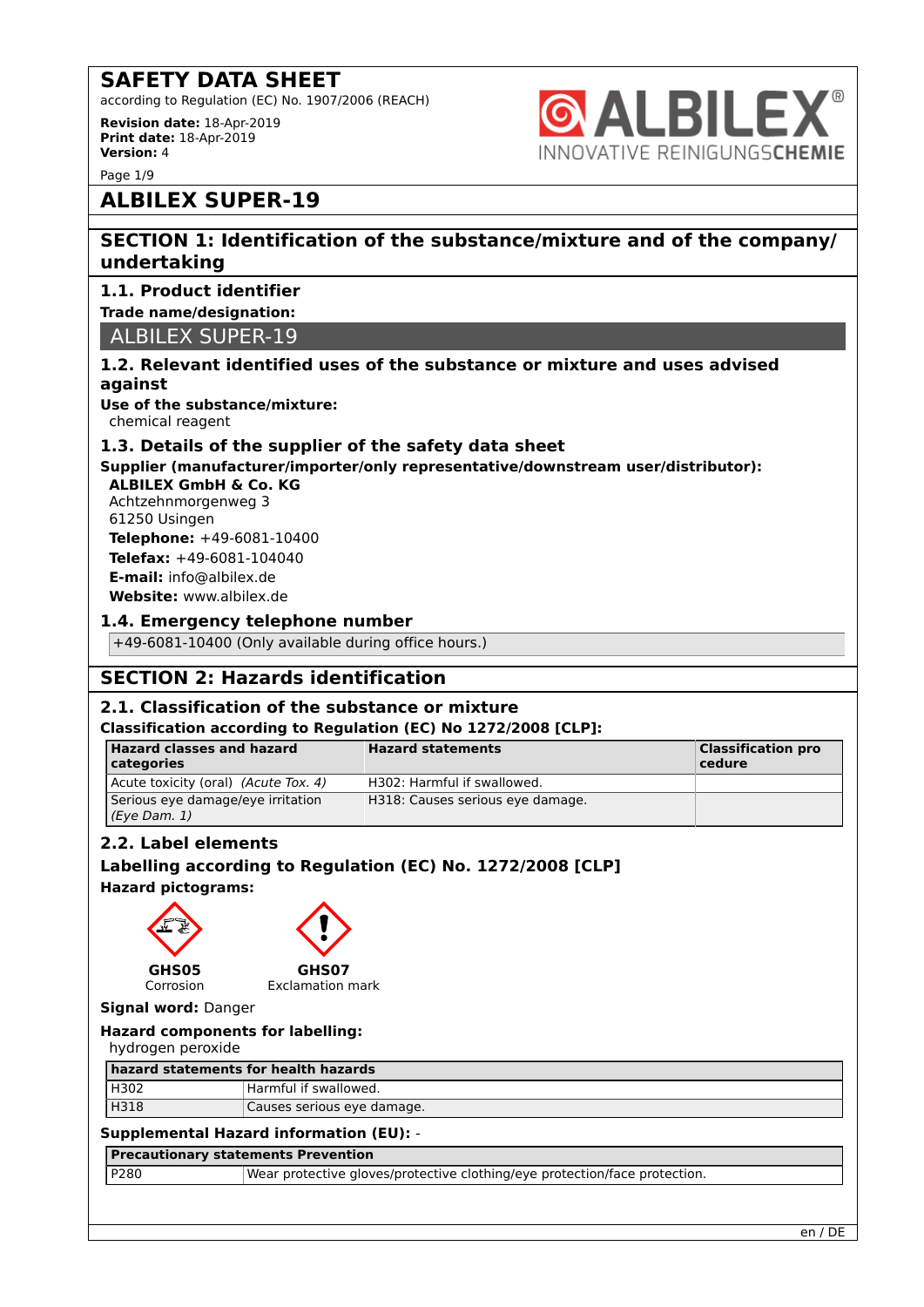according to Regulation (EC) No. 1907/2006 (REACH)

**Revision date:** 18-Apr-2019 **Print date:** 18-Apr-2019 **Version:** 4



Page 2/9

# **ALBILEX SUPER-19**

| <b>Precautionary statements Response</b> |                                                                                        |  |  |
|------------------------------------------|----------------------------------------------------------------------------------------|--|--|
| P301 + P312                              | IF SWALLOWED: Call a POISON CENTER/doctor// if you feel unwell.                        |  |  |
| P305 + P351 +                            | IF IN EYES: Rinse cautiously with water for several minutes. Remove contact lenses, if |  |  |
| P338                                     | present and easy to do. Continue rinsing.                                              |  |  |
| P330                                     | ' Rinse mouth.                                                                         |  |  |
|                                          |                                                                                        |  |  |

### **Precautionary statements Disposal**

|  | ۰,<br>I<br>۰.<br>× | I<br>×<br>۰. |  |
|--|--------------------|--------------|--|
|  |                    |              |  |

01 Dispose of contents/container to ....

### **2.3. Other hazards**

No data available

# **SECTION 3: Composition / information on ingredients**

### **3.2. Mixtures**

### **Hazardous ingredients / Hazardous impurities / Stabilisers:**

| product identifiers                                                                          | Substance name<br>Classification according to Regulation (EC) No 1272/2008<br><b>TCLPT</b>                                                                     | Concen-<br>tration  |
|----------------------------------------------------------------------------------------------|----------------------------------------------------------------------------------------------------------------------------------------------------------------|---------------------|
| CAS No.: 7722-84-1<br><b>EC No.: 231-765-0</b><br><b>REACH No.:</b><br>01-2119485845-22-XXXX | hydrogen peroxide<br>Acute Tox. 4, Ox. Lig. 1, Skin Corr. 1A<br>$\langle \hat{\textbf{Q}} \rangle \langle \hat{\textbf{Q}} \rangle$ Danger H271-H302-H314-H332 | $10 - 20$<br>Wt $%$ |

Full text of H- and EUH-phrases: see section 16.

# **SECTION 4: First aid measures**

### **4.1. Description of first aid measures**

### **General information:**

In case of accident or unwellness, seek medical advice immediately (show directions for use or safety data sheet if possible). Remove victim out of the danger area. Remove contaminated, saturated clothing. If unconscious place in recovery position and seek medical advice. Do not leave affected person unattended. Warning First aider: Pay attention to self-protection!

Symptoms may develop several hours following exposure; medical observation therefore necessary for at least 48 hours.

### **Following inhalation:**

Provide fresh air. In case of respiratory tract irritation, consult a physician.

### **In case of skin contact:**

After contact with skin, wash immediately with plenty of water and soap. Take off immediately all contaminated clothing. If skin irritation or rash occurs: Get medical advice/attention.

### **After eye contact:**

If product gets into the eye, keep eyelid open and rinse immediately with large quantities of water, for at least 5 minutes. Subsequently consult an ophthalmologist.

### **After ingestion:**

Rinse mouth. Let water be drunken in little sips (dilution effect). Get medical advice/attention if you feel unwell.

### **Self-protection of the first aider:**

Use personal protection equipment. No direct artificial respiration to be given by first aider.

### **4.2. Most important symptoms and effects, both acute and delayed** Serious eye damage/eye irritation

### **4.3. Indication of any immediate medical attention and special treatment needed** Treat symptomatically.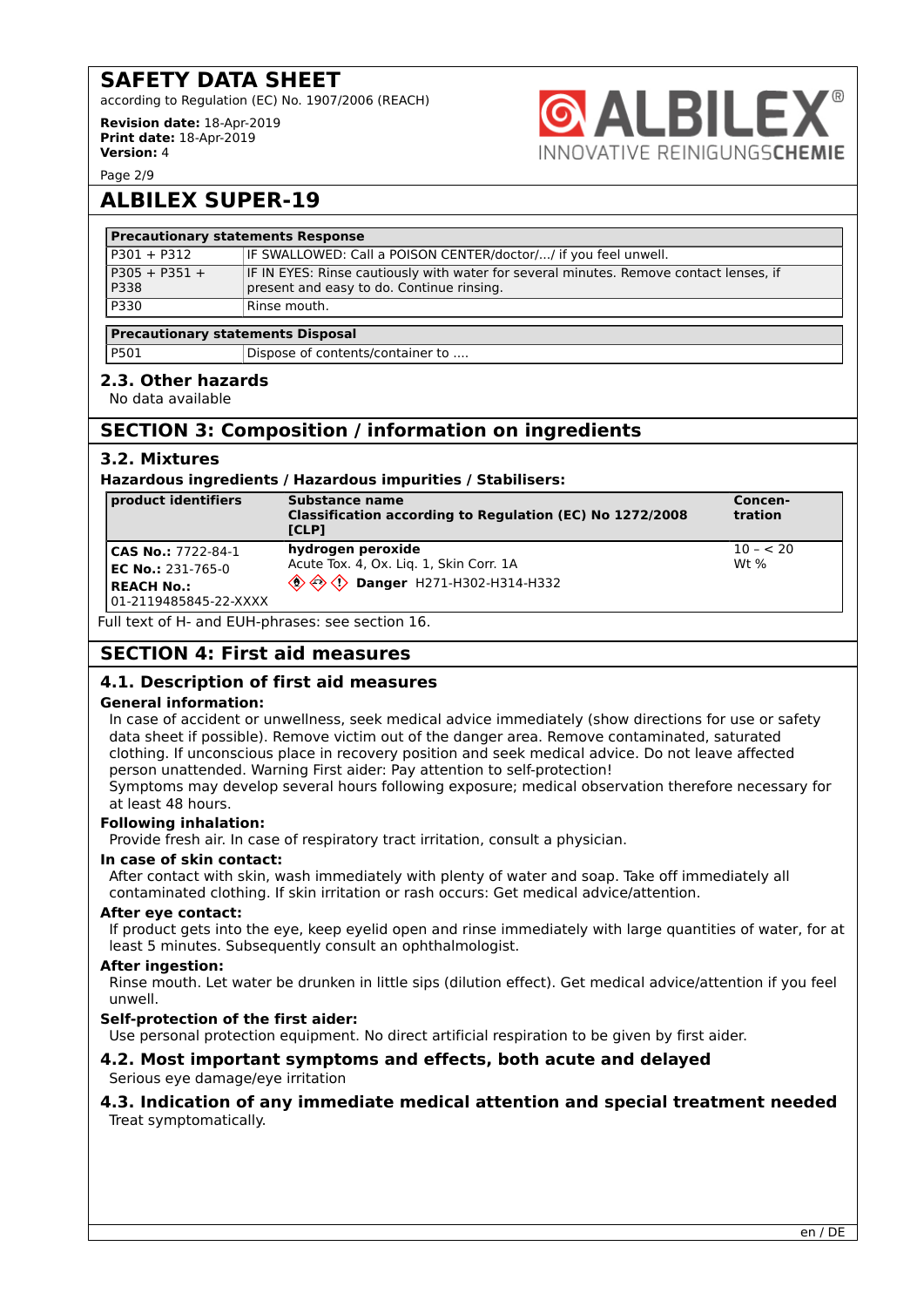according to Regulation (EC) No. 1907/2006 (REACH)

**Revision date:** 18-Apr-2019 **Print date:** 18-Apr-2019 **Version:** 4

**ALBILE NNOVATIVE REINIGUNGSCHEMIE** 

Page 3/9

# **ALBILEX SUPER-19**

## **SECTION 5: Firefighting measures**

### **5.1. Extinguishing media**

### **Suitable extinguishing media:**

Product is non inflamable Carbon dioxide (CO2), Water spray jet, alcohol resistant foam

# **5.2. Special hazards arising from the substance or mixture**

The product itself does not burn.

# **Hazardous combustion products:**

In case of fire: Gases/vapours, toxic, Oxygen Due to gaseous decomposition products, overpressure can occur in tightly sealed containers.

### **5.3. Advice for firefighters**

Wear a self-contained breathing apparatus and chemical protective clothing.

### **5.4. Additional information**

Collect contaminated fire extinguishing water separately. Do not allow entering drains or surface water. Use water spray jet to protect personnel and to cool endangered containers. Suppress gases/vapours/ mists with water spray jet.

### **SECTION 6: Accidental release measures**

### **6.1. Personal precautions, protective equipment and emergency procedures**

### **6.1.1. For non-emergency personnel**

### **Personal precautions:**

Remove persons to safety. Wear personal protection equipment. Do not breathe vapour/aerosol. Provide adequate ventilation.

### **Protective equipment:**

Wear protective gloves/protective clothing/eye protection/face protection.

### **6.1.2. For emergency responders**

### **Personal protection equipment:**

Personal protection equipment: see section 8

### **6.2. Environmental precautions**

Do not allow to enter into surface water or drains.

### **6.3. Methods and material for containment and cleaning up**

### **For containment:**

Absorb with liquid-binding material (e.g. sand, diatomaceous earth, acid- or universal binding agents).

### **For cleaning up:**

Cover drains. Pump away bigger amounts. Absorb with liquid-binding material (e.g. sand, diatomaceous earth, acid- or universal binding agents). Wash with plenty of water. Spilled product must never be returned to the original container for recycling. Provide adequate ventilation.

### **6.4. Reference to other sections**

Safe handling: see section 7

Personal protection equipment: see section 8 Disposal: see section 13

### **6.5. Additional information**

Use appropriate container to avoid environmental contamination.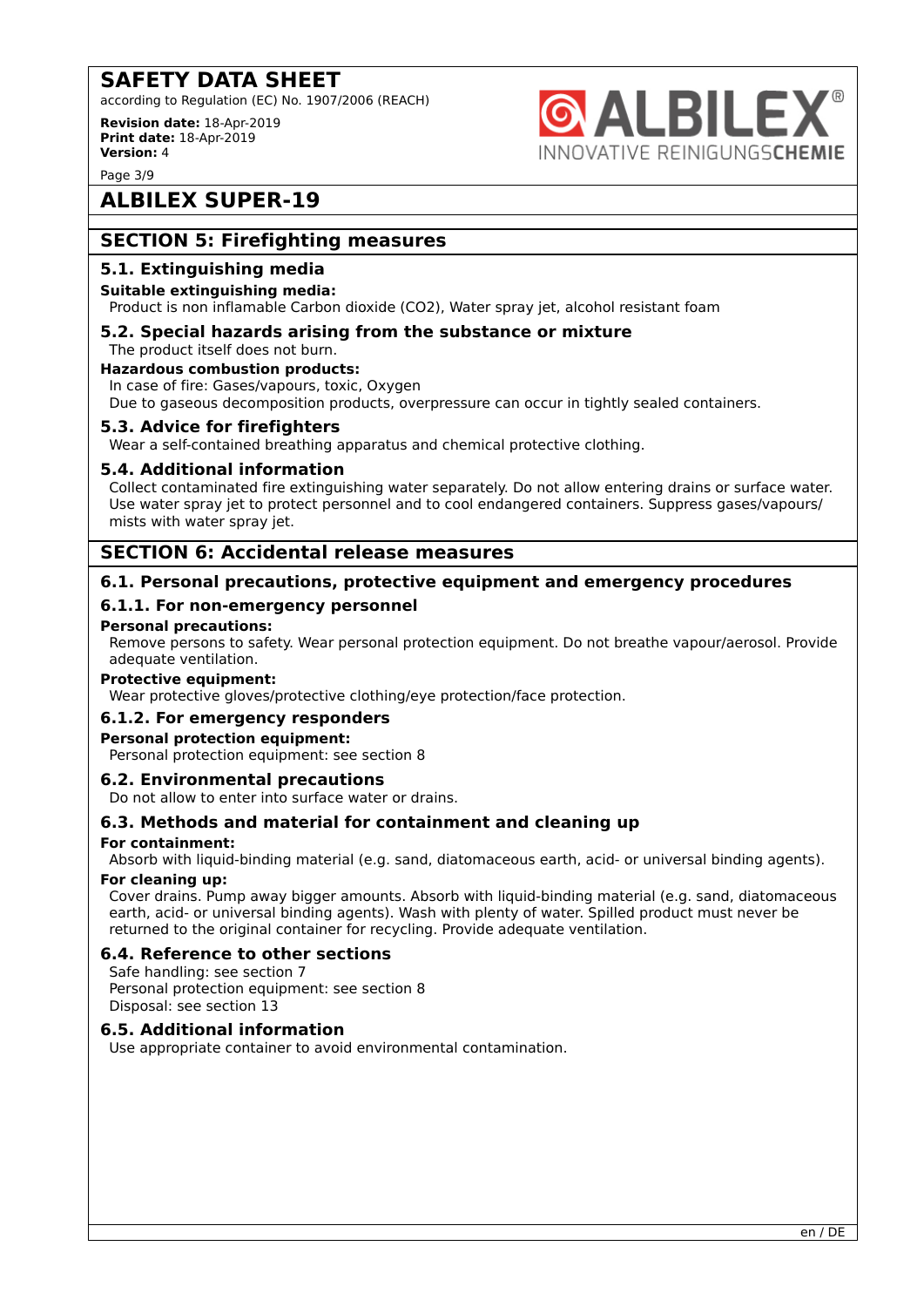according to Regulation (EC) No. 1907/2006 (REACH)

**Revision date:** 18-Apr-2019 **Print date:** 18-Apr-2019 **Version:** 4

Page 4/9

# **ALBILEX SUPER-19**

# **SECTION 7: Handling and storage**

### **7.1. Precautions for safe handling**

### **Protective measures**

### **Advices on safe handling:**

Wear personal protection equipment (refer to section 8). Notice the directions for use on the label. Avoid: generation/formation of aerosols, Put lids on containers immediately after use. When using do not eat, drink or smoke. Wash hands and face before breaks and after work and take a shower if necessary. Immediately remove any contaminated clothing, shoes or stockings.

**ALBILE** 

NNOVATIVE REINIGUNGS**CHEMIE** 

### **Fire prevent measures:**

Danger of bursting container. Due to gaseous decomposition products, overpressure can occur in tightly sealed containers.

### **Advices on general occupational hygiene**

When using do not eat, drink or smoke. Avoid contact with eyes and skin.

### **7.2. Conditions for safe storage, including any incompatibilities**

### **Technical measures and storage conditions:**

Keep container tightly closed in a cool, well-ventilated place.

### **Requirements for storage rooms and vessels:**

Keep away from heat. Protect against direct sunlight. Store dark. Do not keep the container sealed. Suitable material for Container: Polyethylene, Polypropylen

### **Storage class:** 5.1B – Oxidising substances

**Further information on storage conditions:**

Store dark. Protect against direct sunlight. Keep away from heat. Keep in a cool, well-ventilated place.

### **7.3. Specific end use(s)**

No data available

### **SECTION 8: Exposure controls/personal protection**

### **8.1. Control parameters**

### **8.1.1. Occupational exposure limit values**

| Limit value<br>type (country<br>of origin) | Substance name                          | 1) long-term occupational exposure limit value<br>2 short-term occupational exposure limit value<br>3 Instantaneous value<br>4 Monitoring and observation processes<br>5 Remark |
|--------------------------------------------|-----------------------------------------|---------------------------------------------------------------------------------------------------------------------------------------------------------------------------------|
| DFG (DE)                                   | hydrogen peroxide<br>CAS No.: 7722-84-1 | $(1)$ 0.5 ppm (0.71 mg/m <sup>3</sup> )<br>$(2)$ 0.5 ppm (0.71 mg/m <sup>3</sup> )                                                                                              |

### **8.1.2. Biological limit values**

No data available

### **8.1.3. DNEL-/PNEC-values**

| <b>Substance name</b>                   | <b>DNEL</b> value      | 1 DNEL type<br>2 Exposure route                        |
|-----------------------------------------|------------------------|--------------------------------------------------------|
| hydrogen peroxide<br>CAS No.: 7722-84-1 | 3 mg/m <sup>3</sup>    | 1 DNEL worker<br>2 DNEL acute inhalative (local)       |
| hydrogen peroxide<br>CAS No.: 7722-84-1 | 1.93 mg/m <sup>3</sup> | 1 DNEL Consumer<br>2 DNEL acute inhalative (local)     |
| hydrogen peroxide<br>CAS No.: 7722-84-1 | 1.4 mg/m <sup>3</sup>  | 1 DNEL worker<br>2 DNEL long-term inhalative (local)   |
| hydrogen peroxide<br>CAS No.: 7722-84-1 | $0.21 \text{ mg/m}^3$  | 1 DNEL Consumer<br>2 DNEL long-term inhalative (local) |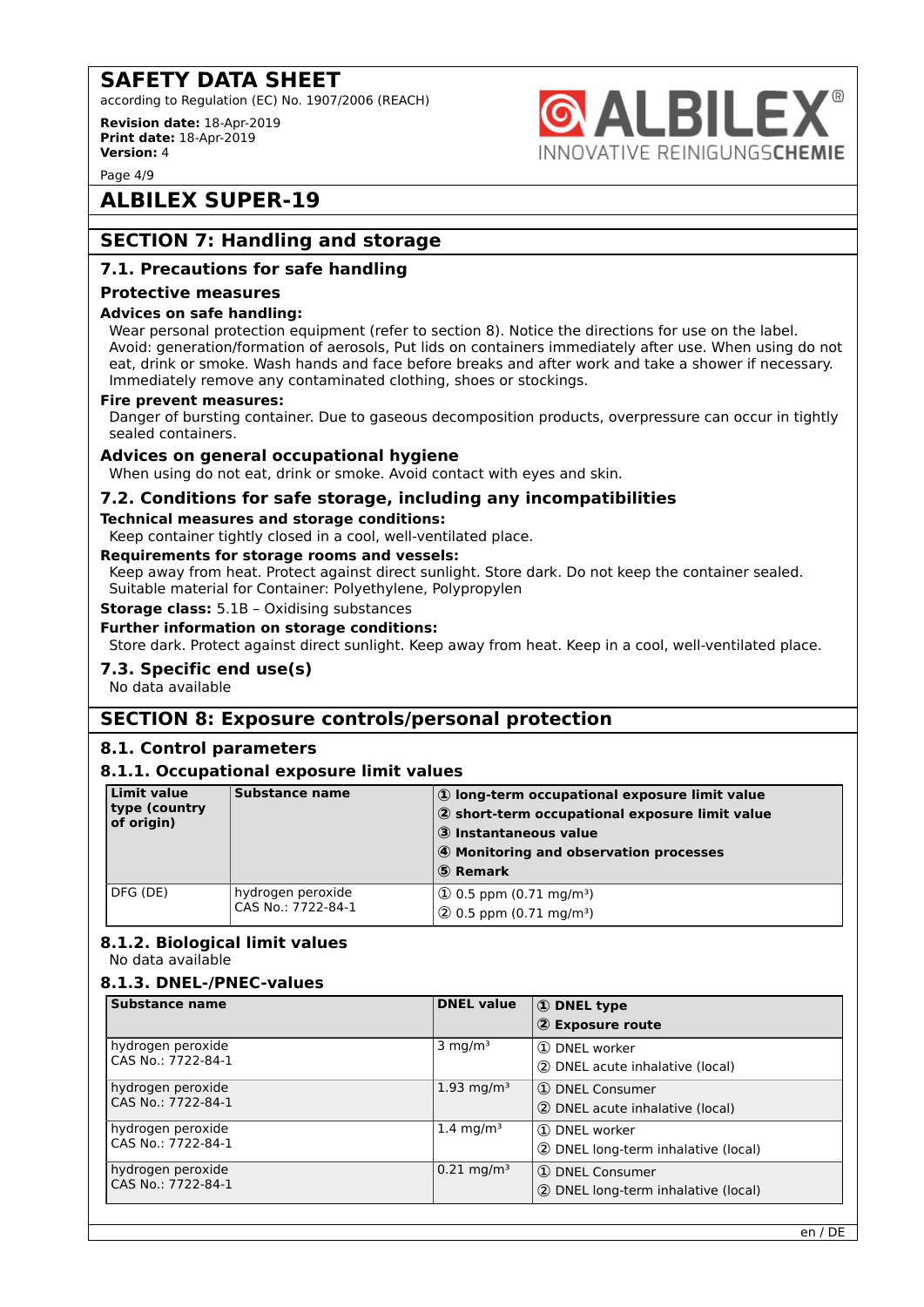according to Regulation (EC) No. 1907/2006 (REACH)

**Revision date:** 18-Apr-2019 **Print date:** 18-Apr-2019 **Version:** 4



Page 5/9

# **ALBILEX SUPER-19**

| Substance name                          | <b>PNEC Value</b>  | 1 PNEC type                           |
|-----------------------------------------|--------------------|---------------------------------------|
| hydrogen peroxide<br>CAS No.: 7722-84-1 | $0.0126$ mg/l      | 1 PNEC aquatic, freshwater            |
| hydrogen peroxide<br>CAS No.: 7722-84-1 | $0.0126$ mg/l      | 1) PNEC aquatic, marine water         |
| hydrogen peroxide<br>CAS No.: 7722-84-1 | $0.0138$ mg/l      | 1) PNEC aquatic, intermittent release |
| hydrogen peroxide<br>CAS No.: 7722-84-1 | $0.47$ mg/kg       | 1) PNEC sediment, freshwater          |
| hydrogen peroxide<br>CAS No.: 7722-84-1 | $0.47$ mg/kg       | 1) PNEC sediment, marine water        |
| hydrogen peroxide<br>CAS No.: 7722-84-1 | $0.0023$ mg/<br>kg | 1 PNEC soil, freshwater               |
| hydrogen peroxide<br>CAS No.: 7722-84-1 | $4.66$ mg/l        | 1 PNEC sewage treatment plant (STP)   |

### **8.2. Exposure controls**

### **8.2.1. Appropriate engineering controls** No data available

### **8.2.2. Personal protection equipment**

### **Eye/face protection:**

Eye glasses with side protection DIN EN 166

### **Skin protection:**

Tested protective gloves must be worn EN ISO 374 Suitable material: Latex, NBR (Nitrile rubber), Butyl caoutchouc (butyl rubber)

Thickness of the glove material: 0,65 mm; 0,4 mm; 0,7 mm, Breakthrough time (maximum wearing  $time$ :  $> 8h$ 

In the case of wanting to use the gloves again, clean them before taking off and air them well. Breakthrough times and swelling properties of the material must be taken into consideration.

### **Respiratory protection:**

Respiratory protection necessary at: vapour / Aerosol Suitable respiratory protection apparatus: NO-P3

### **Other protection measures:**

Protective clothing: Chemical resistant safety shoes Chemical protection clothing acid-resistant General health and safety measures: When using do not eat, drink, smoke, sniff. Wash hands before breaks and after work. Keep away from food, drink and animal feedingstuffs. Take off immediately all contaminated clothing. Do not breathe gas/vapour/aerosol. Avoid contact with skin. Avoid contact with eyes. The quality of the protective gloves resistant to chemicals must be chosen as a function of the specific working place concentration and quantity of hazardous substances.

### **8.2.3. Environmental exposure controls**

Avoid release to the environment. Do not allow to enter into surface water or drains.

# **SECTION 9: Physical and chemical properties**

### **9.1. Information on basic physical and chemical properties**

- **Appearance**
	- **Physical state:** Liquid **Colour: Colour:** *colourless* **Odour:** not determined

### **Safety relevant basis data**

| parameter                         |                | at °C | Method | <b>Remark</b> |
|-----------------------------------|----------------|-------|--------|---------------|
| рH                                | $2 - 4$        | 20 °C |        |               |
| Melting point                     | -26 °C         |       |        |               |
| Freezing point                    | not determined |       |        |               |
| Initial boiling point and boiling | 100 °C         |       |        |               |
| range                             |                |       |        |               |
| Decomposition temperature         | not determined |       |        |               |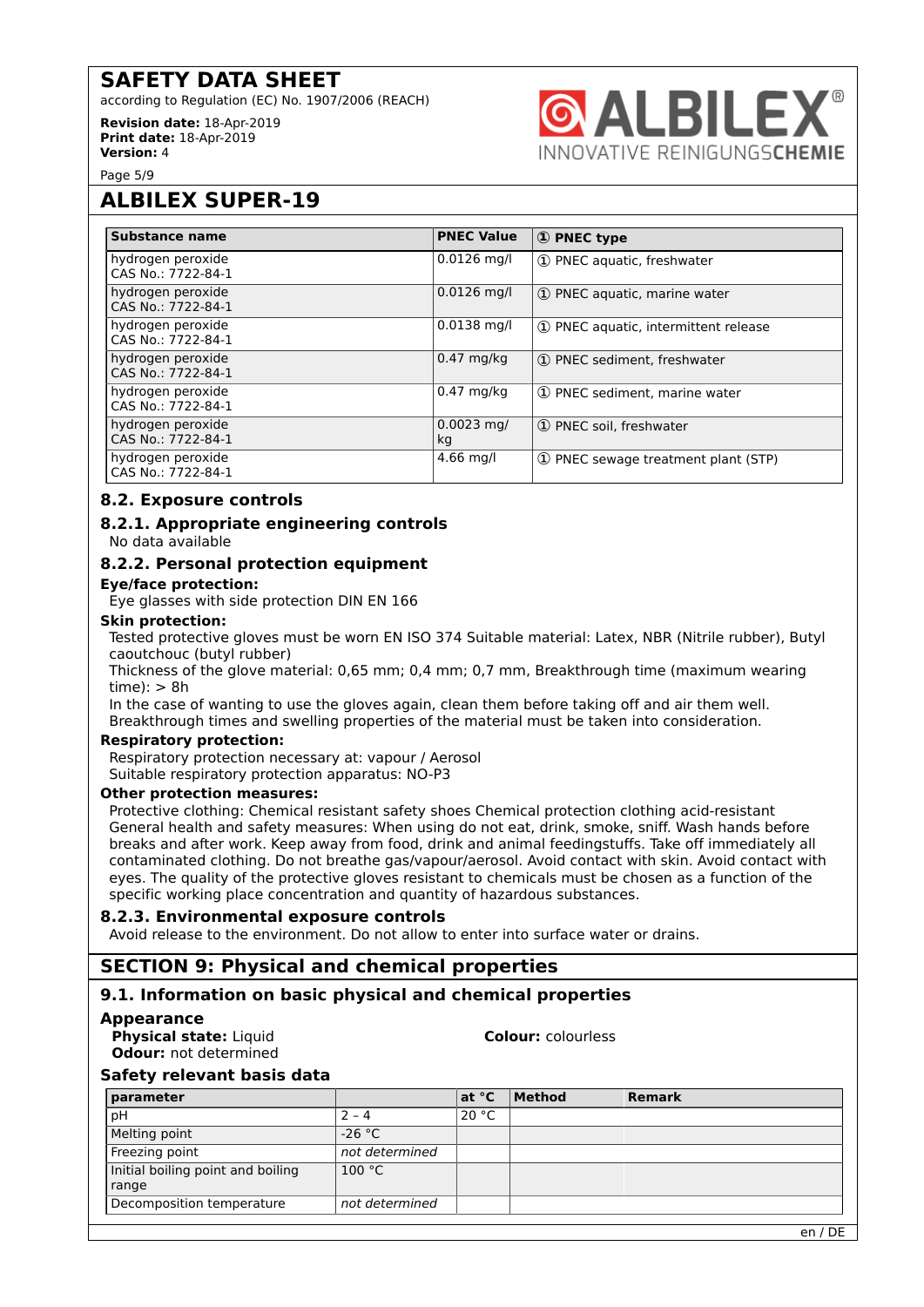according to Regulation (EC) No. 1907/2006 (REACH)

**Revision date:** 18-Apr-2019 **Print date:** 18-Apr-2019 **Version:** 4



Page 6/9

# **ALBILEX SUPER-19**

| parameter                                       |                             | at $^{\circ}$ C | <b>Method</b> | <b>Remark</b> |  |
|-------------------------------------------------|-----------------------------|-----------------|---------------|---------------|--|
| Flash point                                     | not determined              |                 |               |               |  |
| Evaporation rate                                | not determined              |                 |               |               |  |
| Auto-ignition temperature                       | not determined              |                 |               |               |  |
| Upper/lower flammability or<br>explosive limits | not determined              |                 |               |               |  |
| Vapour pressure                                 | $23$ hPa                    | 20 °C           |               |               |  |
| Vapour density                                  | not determined              |                 |               |               |  |
| Density                                         | $1 - 1.3$ g/cm <sup>3</sup> | 20 °C           |               |               |  |
| <b>Bulk density</b>                             | not determined              |                 |               |               |  |
| Water solubility                                | not determined              |                 |               |               |  |
| Partition coefficient: n-octanol/<br>water      | not determined              |                 |               |               |  |
| Dynamic viscosity                               | not determined              |                 |               |               |  |
| Kinematic viscosity                             | not determined              |                 |               |               |  |

### **9.2. Other information**

No data available

### **SECTION 10: Stability and reactivity**

### **10.1. Reactivity**

The product itself does not burn. Oxidizing agent/oxidizing

### **10.2. Chemical stability**

Store dark. Keep away from heat. Heating. No decomposition on normal use

### **10.3. Possibility of hazardous reactions**

Exothermic, self accelerating decomposition reaction develops oxygen gas. Containers may burst due to rising gas pressure

Violent reaction with: Oxidizing agent

### **10.4. Conditions to avoid**

Heating. Store dark.

### **10.5. Incompatible materials**

Heavy metals, Alkali (lye)

### **10.6. Hazardous decomposition products**

In case of fire: Gases/vapours, toxic Danger of bursting container. No known hazardous decomposition products.

### **SECTION 11: Toxicological information**

### **11.1. Information on toxicological effects**

| <b>CAS No.</b> | Substance name    | <b>Toxicological information</b>                  |
|----------------|-------------------|---------------------------------------------------|
| 7722-84-1      | hydrogen peroxide | $LD_{50}$ oral:                                   |
|                |                   | 376 mg/kg (Ratte)                                 |
|                |                   | $LD_{50}$ dermal:                                 |
|                |                   | 3,000 mg/kg (Ratte)                               |
|                |                   | LC <sub>50</sub> Acute inhalation toxicity (gas): |
|                |                   | 2 mg/l 4 h (Ratte)                                |

### **Acute oral toxicity:**

Harmful if swallowed.

### **Acute dermal toxicity:**

Based on available data, the classification criteria are not met.

### **Acute inhalation toxicity:**

Based on available data, the classification criteria are not met.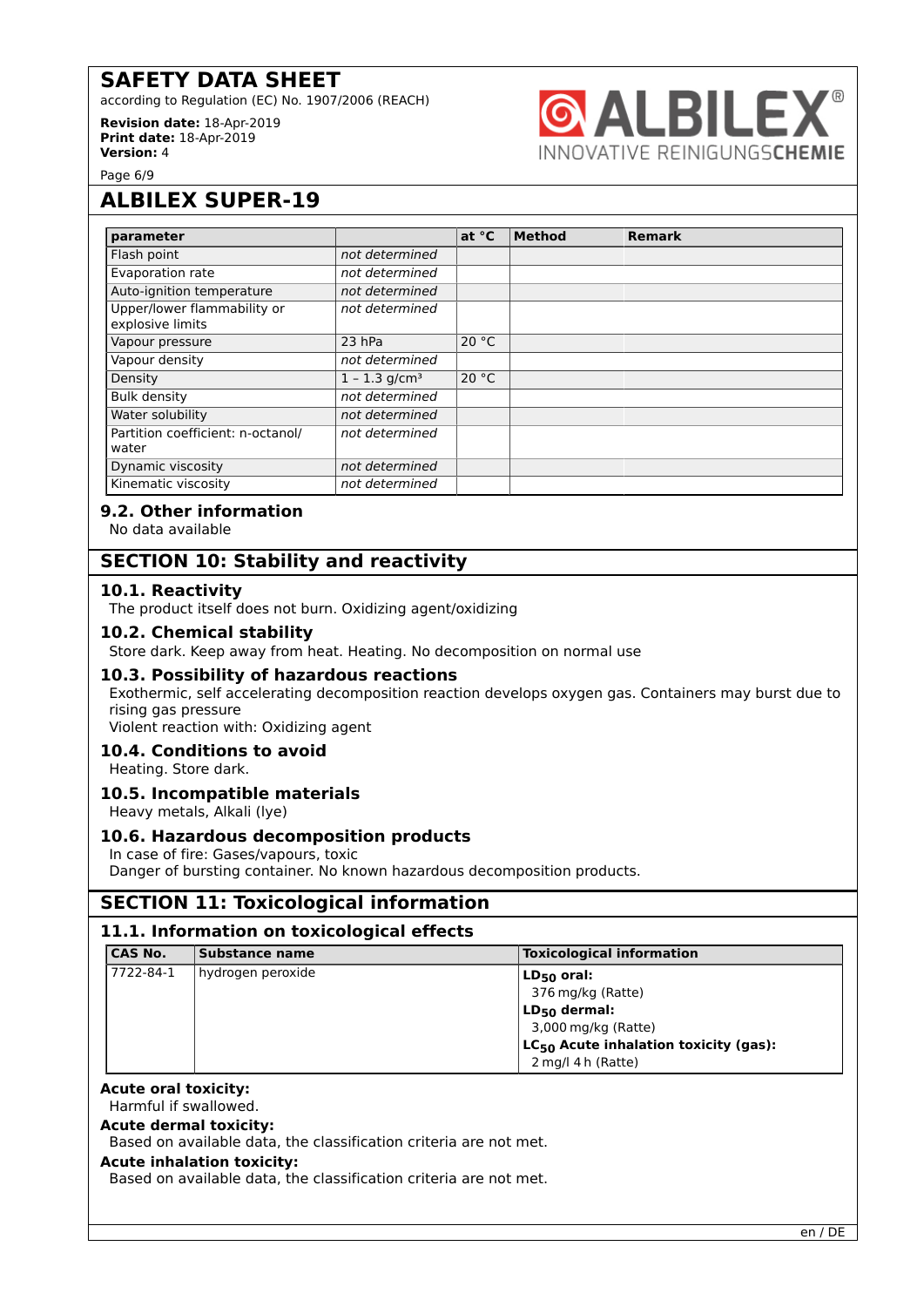according to Regulation (EC) No. 1907/2006 (REACH)

**Revision date:** 18-Apr-2019 **Print date:** 18-Apr-2019 **Version:** 4



Page 7/9

# **ALBILEX SUPER-19**

| <b>Skin corrosion/irritation:</b><br>Based on available data, the classification criteria are not met. |
|--------------------------------------------------------------------------------------------------------|
| Serious eye damage/irritation:                                                                         |
| Causes serious eye damage.                                                                             |
| <b>Respiratory or skin sensitisation:</b>                                                              |
| Based on available data, the classification criteria are not met.                                      |
| Germ cell mutagenicity:                                                                                |
| Based on available data, the classification criteria are not met.                                      |
| <b>Carcinogenicity:</b>                                                                                |
| Based on available data, the classification criteria are not met.                                      |
| <b>Reproductive toxicity:</b>                                                                          |
| Based on available data, the classification criteria are not met.                                      |
| <b>STOT-single exposure:</b>                                                                           |
| Based on available data, the classification criteria are not met.                                      |
| <b>STOT-repeated exposure:</b>                                                                         |
| Based on available data, the classification criteria are not met.                                      |
| <b>Aspiration hazard:</b>                                                                              |
| Based on available data, the classification criteria are not met.                                      |
| <b>Additional information:</b>                                                                         |

No data available

# **SECTION 12: Ecological information**

### **12.1. Toxicity**

| <b>CAS No.</b> | Substance name    | <b>Toxicological information</b>     |
|----------------|-------------------|--------------------------------------|
| 7722-84-1      | hydrogen peroxide | <b>LC<sub>50</sub>:</b> 22 mg/l 4 d  |
|                |                   | <b>EC<sub>50</sub>:</b> 2.3 mg/l 2 d |
|                |                   | $EC_{50}$ : 0.71 mg/l 3 d            |
|                |                   | $EC_{50}$ : 5.38 mg/l 4 d            |
|                |                   | NOEC: 0.63 mg/l 21 d                 |
|                |                   | <b>NOEC:</b> 0.63 mg/l 21 d          |

### **12.2. Persistence and degradability**

No data available

### **12.3. Bioaccumulative potential**

No data available

### **12.4. Mobility in soil**

No data available

### **12.5. Results of PBT and vPvB assessment**

| <b>CAS No.</b> | Substance name     | Results of PBT and vPvB assessment |
|----------------|--------------------|------------------------------------|
| 17722-84-1     | ⊺hvdrogen peroxide | _                                  |

### **12.6. Other adverse effects**

No data available

### **SECTION 13: Disposal considerations**

### **13.1. Waste treatment methods**

Dilute with plenty of water. Do not dispose of as domestic waste. Small amounts (several grams) can be given to the sewage system after dilution 1:100 with water. Bigger amounts must be treated as special waste. Do not empty into drains.

### **Waste treatment options**

### **Appropriate disposal / Product:**

Consult the appropriate local waste disposal expert about waste disposal.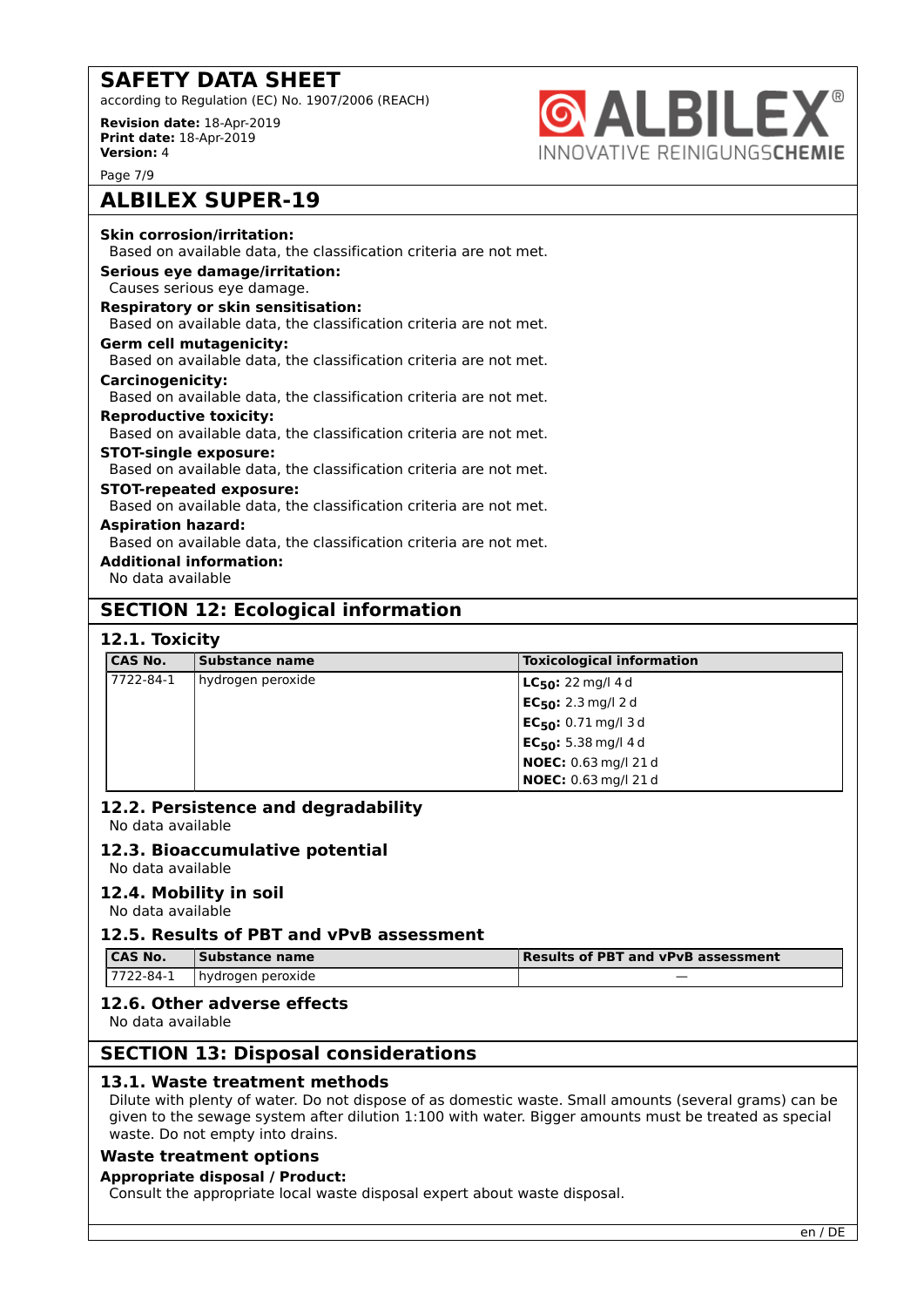according to Regulation (EC) No. 1907/2006 (REACH)

**Revision date:** 18-Apr-2019 **Print date:** 18-Apr-2019 **Version:** 4



Page 8/9

# **ALBILEX SUPER-19**

| <b>SECTION 14: Transport information</b>        |                                               |                                            |                                               |
|-------------------------------------------------|-----------------------------------------------|--------------------------------------------|-----------------------------------------------|
| Land transport (ADR/<br>RID)                    | <b>Inland waterway</b><br>craft (ADN)         | Sea transport (IMDG)                       | <b>Air transport (ICAO-</b><br>TI / IATA-DGR) |
| 14.1. UN-No.                                    |                                               |                                            |                                               |
| <b>UN 2984</b>                                  | <b>UN 2984</b>                                | <b>UN 2984</b>                             | <b>UN 2984</b>                                |
| 14.2. UN proper shipping name                   |                                               |                                            |                                               |
| Hydrogen peroxide, aq<br>ueous solution         | Hydrogen peroxide, aq<br>ueous solution       | Hydrogen peroxide, aq<br>ueous solution    | Hydrogen peroxide, aq<br>ueous solution       |
| 14.3. Transport hazard class(es)                |                                               |                                            |                                               |
|                                                 |                                               |                                            |                                               |
| 5.1                                             | 5.1                                           | 5.1                                        | 5.1                                           |
| 14.4. Packing group                             |                                               |                                            |                                               |
| III                                             | III                                           | III                                        | III                                           |
| 14.5. Environmental hazards                     |                                               |                                            |                                               |
| No                                              | No                                            | No                                         | No                                            |
| 14.6. Special precautions for user              |                                               |                                            |                                               |
| <b>Special provisions:</b><br>65                | <b>Special provisions:</b><br>65              | <b>Special provisions:</b><br>65           | <b>Excepted Quantities:</b><br>E1             |
| <b>Limited quantity</b><br>(LQ): 5L             | <b>Limited quantity</b><br>(LQ): 5L           | <b>Limited quantity</b><br>(LQ): 5L        | <b>Remark:</b>                                |
| <b>Excepted Quantities:</b><br>E1               | <b>Excepted Quantities:</b><br>E1             | <b>Excepted Quantities:</b><br>E1          |                                               |
| <b>Hazard identificati</b><br>on number (Kemler | <b>Classification code:</b><br>O <sub>1</sub> | <b>EmS-No.: F-H, S-Q</b><br><b>Remark:</b> |                                               |
| No.): 50<br><b>Classification code:</b>         | <b>Remark:</b>                                |                                            |                                               |
| 01                                              |                                               |                                            |                                               |
| tunnel restriction<br>code: (E)                 |                                               |                                            |                                               |
| <b>Remark:</b>                                  |                                               |                                            |                                               |

**14.7. Transport in bulk according to Annex II of MARPOL 73/78 and the IBC Code** No data available

### **SECTION 15: Regulatory information**

**15.1. Safety, health and environmental regulations/legislation specific for the substance or mixture**

### **15.1.1. EU legislation**

No data available